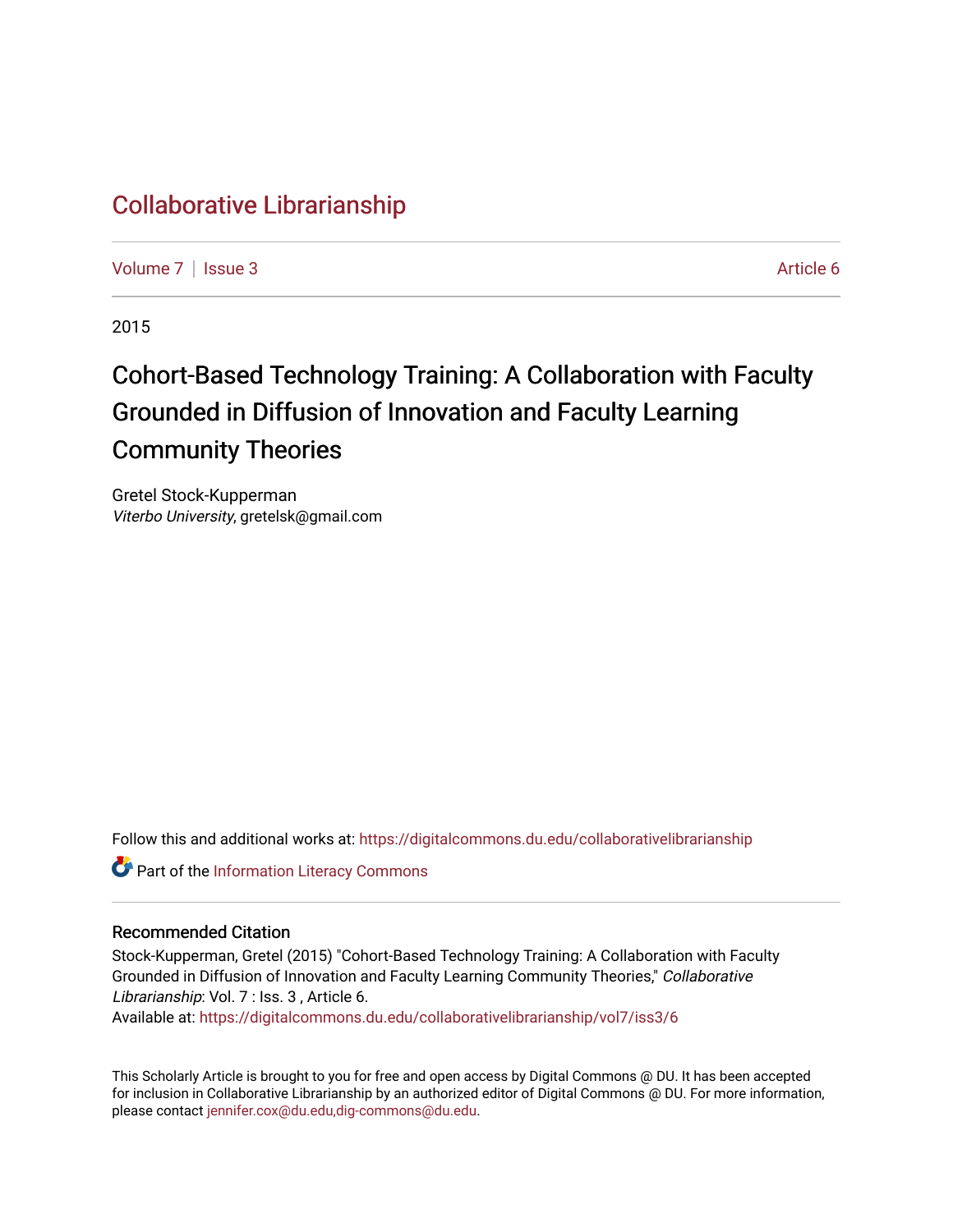# Cohort-Based Technology Training: A Collaboration with Faculty Grounded in Diffusion of Innovation and Faculty Learning Community Theories

#### Gretel Stock-Kupperman (gretelsk@gmail.com) Viterbo University

#### **Abstract**

Librarians excel at teaching patrons how to use resources for their research and learning needs. Librarians can introduce these skills into faculty technology training since faculty research needs often intersect with their technology interest, be it mobile devices, technology-enhanced teaching strategies, or tools that support their research. The purpose of this paper is to explore a framework for collaboration in technology training through the lens of a "faculty learning community" and a "diffusion of innovation theory." This will be examined through a case study of the author's library, where a multi-year intentional and systematic collaboration with instructional design and Information Technology (IT) staff led to the library taking on a leadership role in technology training at its institution.

Keywords: Faculty; Diffusion of innovation; Faculty learning community; Technology training; iPad

#### **Introduction**

While public libraries have an established role in many communities offering formal technology training,1 academic libraries have a more ad hoc role. There have been calls for formal technology training for library staff 2 and innovative techniques in library instruction, but few initiatives focused on faculty technology training. In some institutions faculty technology training is the domain of IT and in others faculty development centers provide technology training. Because resources are limited in small institutions,, most technology training focuses on critical tools such as the learning management system.3 Sometimes, faculty are expected to experiment with technology on their own time if they want to use it in their teaching and research. However, many faculty avoid learning new technologies on their own due to lack of time, self-confidence, or technology anxiety.4 A key way to reduce this anxiety and provide a support network in technology adoption is through "faculty learning communities." This paper explores a

collaboration between the library and instructional design staff in increasing technology adoption at a small liberal arts college through the understanding of "diffusion of innovation theory" and the application of experiential faculty learning communities.

#### **Faculty Technology Adoption**

Colleges and universities are similar to other organizations in technology adoption. Every organization is made up of formal and informal networks that impact change. Everett Rogers' "diffusion of innovation model" presents a framework for understanding how innovations like technology tools are adopted by a network. An "innovation" is defined as an idea, practice, or object that is seen as new by the individual, and "diffusion" is how it is adopted through the social system.<sup>5</sup> Rogers further describes how individuals in a social system adopt innovations at different rates along a bell-shaped curve, with innovators (2.5%) and early adopters (13.5%) leading innovation adoption, followed by the early majority (34%) and the late majority (34%)

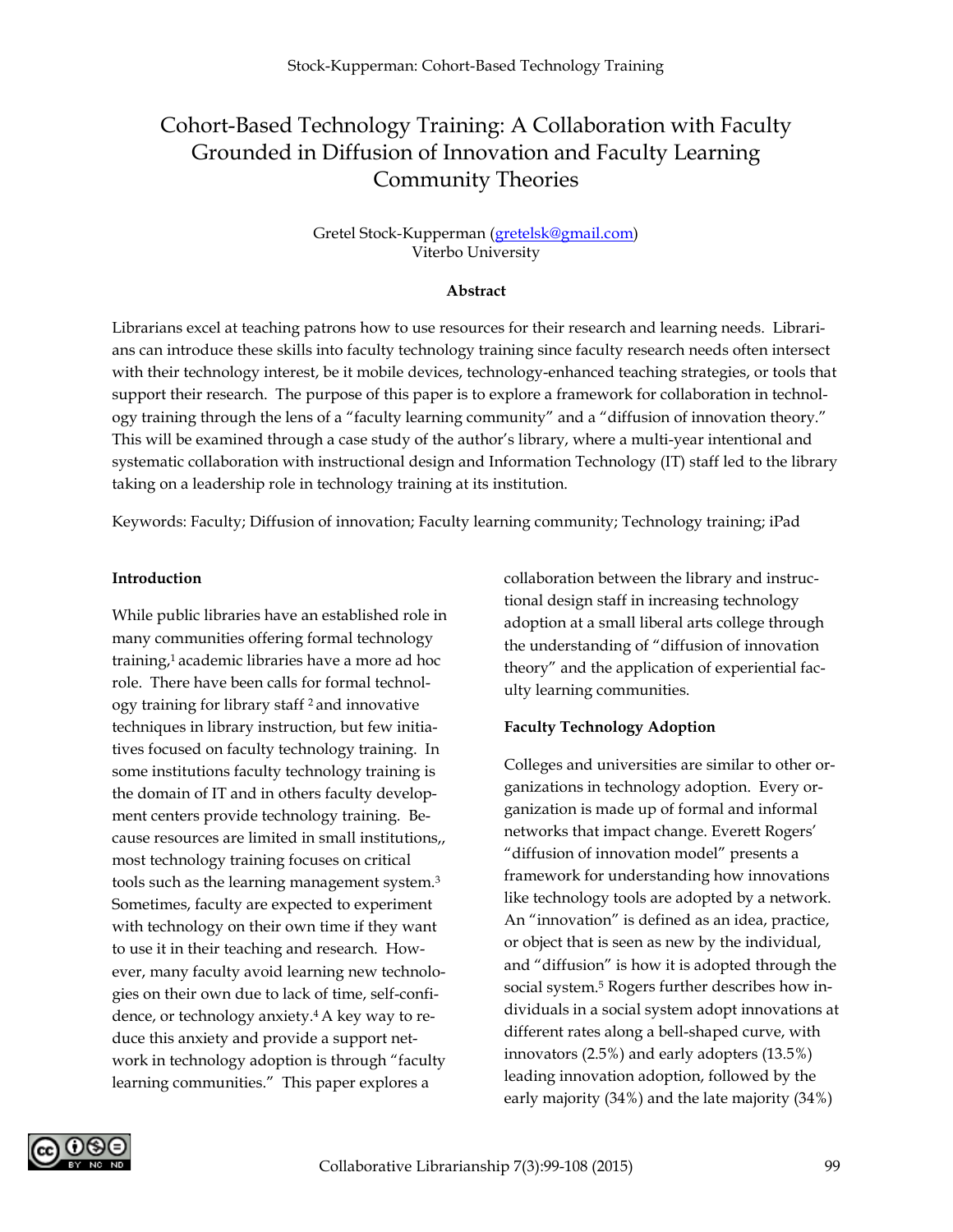after others have paved the way, and lastly the laggards (16%) adopting an innovation when social pressures from the network are too great to resist.6 It is this social network pressure that ultimately drives innovation adoption, whether it be driven from the top or arises from the ground up in an organization.



*Figure 1: Adopter Categories Based on Innovativeness7*

Researchers have applied this model to faculty and found that they generally fall within these categories at the same levels, and that training and development needs are different for each group.8 Innovators and early adopters are selfsufficient risk takers who like to be connected to members across the organization instead of limiting themselves to their immediate departmental group. Majority adopters prefer proven applications, need more formal support, and are problem oriented.

In addition, there are some unique characteristics of how faculty approach technology adoption. While rank was found to be unimportant in determining willingness to adopt technology, young faculty and those in technical disciplines were more likely to be earlier adopters.<sup>9</sup> Another study showed that collegial communication was central to faculty technology adoption.10 This finding is echoed in Roger's theory where the earlier adopters have stronger social networks.

Encouraging cross-departmental communication is key to wide-scale faculty technology adoption, but is challenging in many institutions.

A central focus in faculty technology adoption is its integration into course design either to ease or enhance teaching.11 A major barrier to adopting technology innovation is faculty time. In particular, curricular change involves a great deal of time to learn the new skill, design the course, teach with the new technology, assess results, and revisit the course design. Any competency development requires time and commitment, and faculty frequently either lack the social support, institutional support, or intrinsic motivation to adopt change on their own.12 In technology adoption, the reliability of the tool and easy access to support also impact faculty persistence.13

Based on this research, faculty technology adopters are best supported by a combination of social support, communication, training resources, and designated time to learn and reflect. This is where faculty learning communities lend their support.

#### **Faculty Learning Communities**

Faculty learning communities (FLC) are small groups of cross-disciplinary faculty engaged in a time-based program focused on improving teaching and learning.14 FLC theory was developed by Milton Cox, Director for Teaching Effectiveness at Miami University. The FLC framework was developed based on theories of student learning communities and experiential learning, taking into consideration the unique environment of academia and the nature of faculty work.15 Faculty work is often solo and isolating, so FLCs provide a key role in connecting faculty across disciplines who have similar interests, and giving them a support network for trying new things in their teaching.16 Generally,

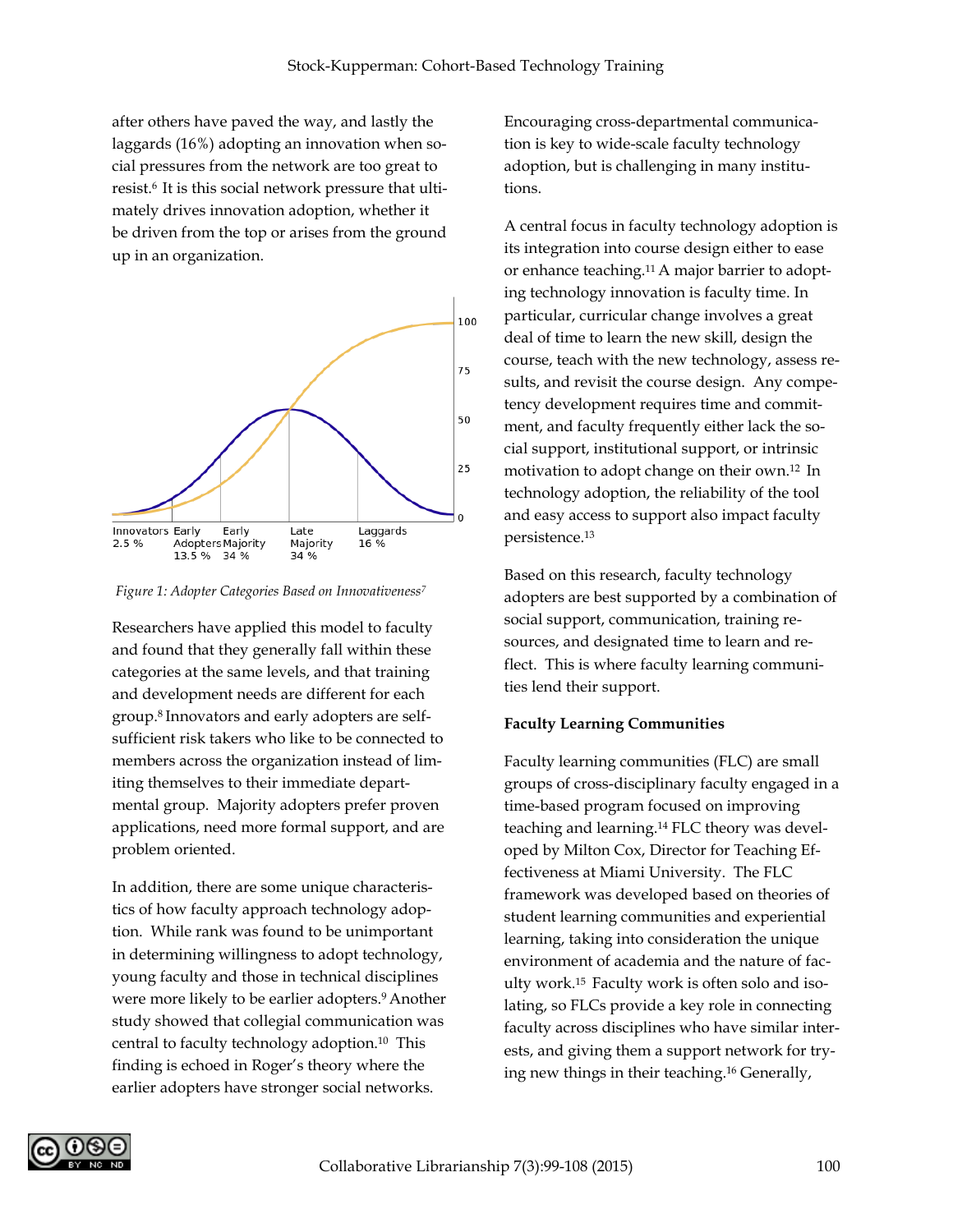FLCs are based on a specific issue, such as teaching methods or research, or they may be cohortbased, involving junior faculty or a neglected group in the organization.17 FLCs require a designated time commitment, such as a semester or academic year, and offer a program of activities that provide learning, development, and community building.18 While they are issue or group oriented, rarely is an external outcome forced on the group; instead the FLC develops its goals and outcomes based on the needs of the individuals. FLCs rely on the social aspects of building community where members achieve their desired ends.

FLCs rely heavily on David Kolb's experiential learning theory where individuals create knowledge through transforming their experiences into existing cognitive frameworks that cause persons to change the way they think and behave.19 Learning is derived from and continuously is modified in this framework, and developed through four phases: 1) Concrete Experience where the learner engages with the world, 2) Reflective Observation to contemplate and observe their experiences from multiple perspectives, 3) Abstract Conceptualization where observations mesh with logically sound theories, and 4) Active Experimentation where the theories developed can be tried and used to solve

problems.20 Faculty utilize experiential learning to both engage in the cohort experience and address the FLC learning outcomes. It is this reflective learning and consciously created learning environment that allows FLCs to thrive and be successful.

FLCs have been successfully used to address a wide variety of faculty needs. While initial adoption of FLCs revolved around age or tenure-based cohorts, the vast majority are now focused on teaching and learning issues.21 They have been used to promote teaching strategies in the sciences,<sup>22</sup> to increase adoption of assessment strategies,<sup>23</sup> and to encourage the adoption of online learning and technology teaching tools.24 FLCs have become a preferred method to introduce new tools and teaching methods to faculty that preserve the self-direction of the faculty body yet allow administrators to introduce and guide change in the academic unit. In this way, they serve as a way to identify and support innovators and early adopters in Rogers' diffusion of innovations network. They allow administrators to help accelerate the rate of adoption in a way that promotes buy-in from interested faculty, and by diffusion through the social network, to their colleagues.



*Figure 2: Kolb's Experiential Learning Cycle*

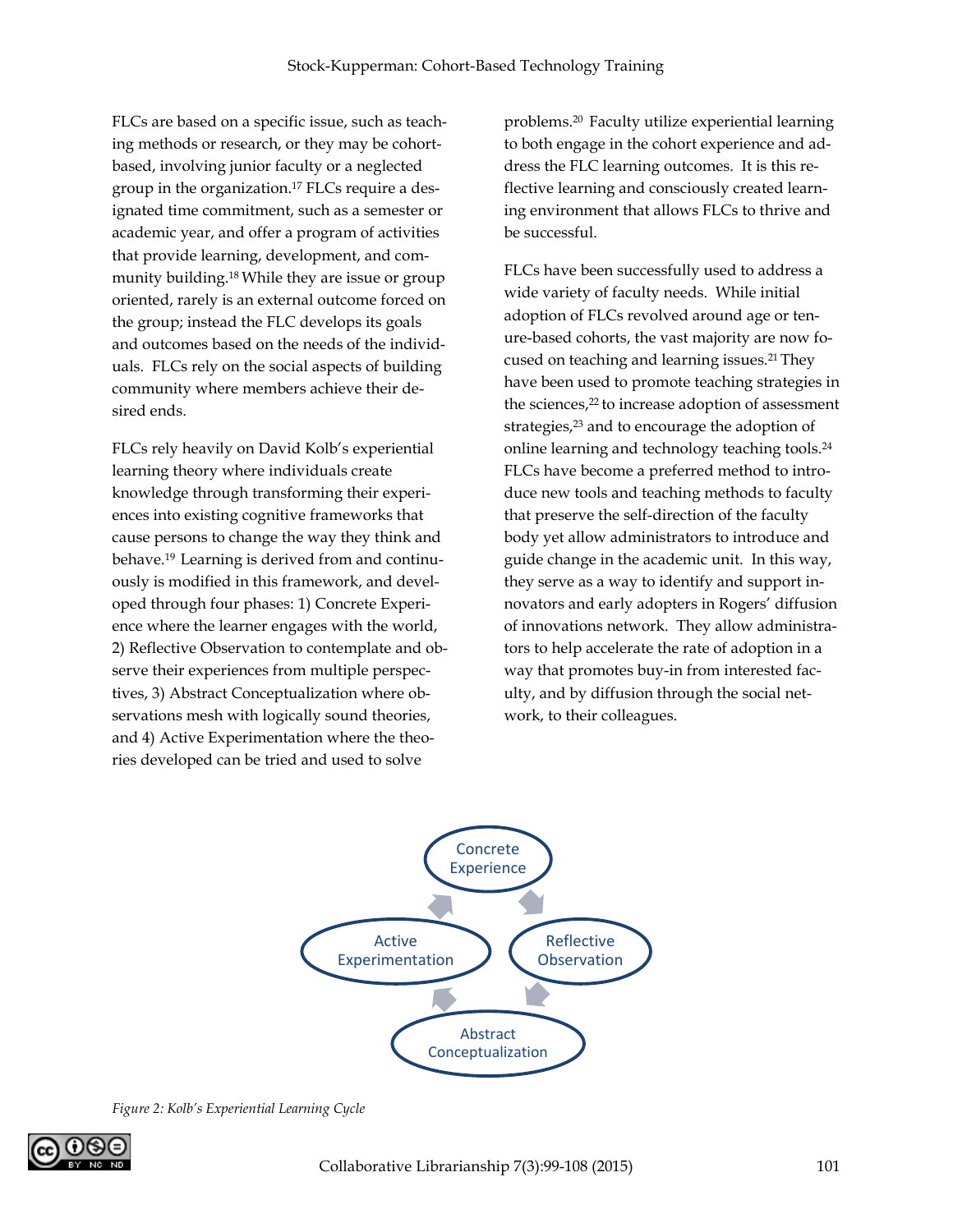### **Faculty Technology Training at Viterbo University**

Viterbo University is a Catholic, Franciscan institution in La Crosse, WI with approximately 2200 FTE. There are 120 full-time faculty in undergraduate and graduate programs, as well as 300 to 400 adjunct faculty depending on the time of year. In 2010, the Todd Wehr Memorial Library underwent strategic planning, and set a goal to highlight the professional skills of the library staff to campus constituents. The library had a great reputation for helping students, but faculty generally did not consider them a resource for themselves. As one way to increase visibility, the author initiated a "Learning and Fellowship Program" aimed at highlighting library technology and the knowledge of instruction librarians. The library approached the faculty development officer to coordinate schedules, and modified the series slightly to help meet shared learning goals of the library and faculty development. The Learning and Fellowship series covered topics that surfaced in faculty development surveys such as tools for collaboration and copyright in the digital age. This focus on faculty development laid the foundation for the wider faculty training collaboration.

#### **The iPad Initiative**

Another technology-based initiative arose fortuitously over the same time period as the Learning and Fellowship Program. In spring of 2011, Apple invited presidents and chief academic officers from members of the Council of Independent Colleges to attend an education summit at their headquarters in Palo Alto, CA. Apple's education division showcased how learning could be enhanced by using devices in the classroom. Viterbo University's president and vice president of academic affairs (VPAA) attended this event, and returned intending to bring devices to campus in some way. As a member of the Deans Council, the author heard of this plan and began discussing potential ways of using iPads

with the faculty development officer. After presenting some initial ideas to the VPAA, the author, faculty development office, faculty representatives, and IT representatives were invited to a meeting with the president to discuss options, questions, and concerns. At that meeting, it was decided that there would be an initiative to encourage iPad use by faculty instead of a one-to-one student initiative.

The author was named the leader of the iPad initiative, which included a leadership team of the faculty development officer and the instructional design support specialist, who reported to the VPAA, and the help desk manager, who reported to the Director of IT. The leadership team designed the structure and outcomes of the initiative using the Faculty Learning Community framework with the understanding that the first group would fall into the innovator or early adopter category of the diffusion of innovations theory. Since the individuals in the group would have a significant influence on adoption rates by future faculty, there was a sense of needing to structure the experience to meet the university outcomes and to give faculty enough flexibility and freedom to decide to use and implement the innovation. Further, since each faculty member would receive an iPad for their use during and after the year-long initiative, as well as a \$100 gift card to the app store, the university wanted to see results.

The team settled on a two-semester structure; the first semester would focus on learning and experimentation, dubbed "mischievous exploration" by the VPAA. The work of the facilitators during the first semester would be to solve technical issues and to present a few use cases for apps and hardware. Cohort members would be asked to bring their questions, concerns, and findings to the group in a casual sharing session of cohort meetings. This supported the member-driven nature of issue-based FLCs. In the second semester, faculty would be required to implement at least one iPad-based teaching

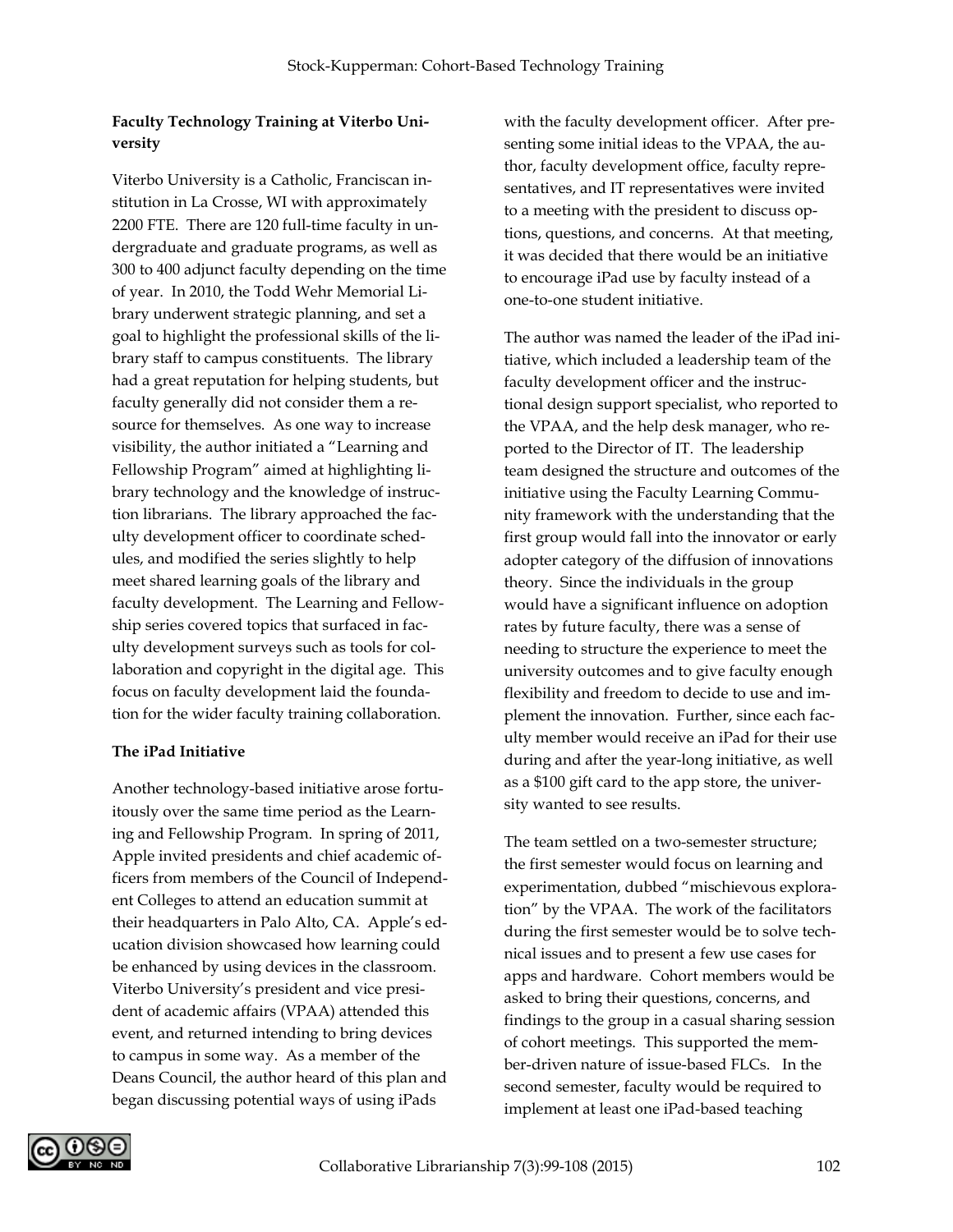strategy in one of their classes, to tie that activity to the existing learning outcomes of their class, and to identify some method of assessing the results. The leadership team was careful to state that if their initial plans did not work out, they could try something different. This tied into the institutional culture of assessment of learning activities and provided a tangible goal that faculty members could achieve. Leadership team members would also observe teaching sessions to provide support, advice, and to document the initiative through video and text comments.

The leadership team also devised a communication and meeting strategy to support the iPad initiative of the FLC. Meetings were set for twice a month, quite a time commitment for the faculty involved but necessary to ensure that members were making progress in using the iPads. A blog was set up where meeting and app summaries were posted to keep the conversation going in-between meetings. Faculty members could contribute to the blog if they wanted, or could simply read and absorb. Each member of the leadership team was assigned a group of cohort members to assist, though members could seek out individuals based on their need whether it be technical support, teaching advice, or app suggestions.

Twenty faculty members were nominated by their deans for participation in the cohort and began their work at the beginning of the fall 2011 semester. The cohort experience largely went as planned. Faculty members were driven to discover tools to help themselves, and readily shared their discoveries with each other during meetings. The leadership team presented some content, but mostly encouraged open discussion and collaboration based on participant questions. Almost all faculty members met the goals of the cohort. At the end of the academic year, all members were still participating fully, had taught using the iPad in at least one spring semester class, and wrote reflective annual reports to synthesize their learning. Despite the external

pressure for a documented outcome, unusual for most FLCs, the cohort members clearly addressed their individual goals and teaching needs, and used Kolb's four-stage cycle to experiment, reflect, and assess their learning.

#### **Moodle Migration**

As the first year of the iPad initiative was concluding, the instructional design specialist was gearing up for a summer 2011 migration to the Moodle learning management system. This presented a further opportunity to engage in cohort-based technology training. The migration represented a major shift for faculty, who had been on one version of Blackboard for six years. Based on the successful collaboration during the iPad initiative, the VPAA formed a migration team to address technical and training issues. The author, the instructional design specialist, help desk manager, two faculty members and a dean were placed on the team. The author requested and received permission to add the instruction and electronic services librarian to the team who was in charge of creating help materials for online resources for library patrons. During the formation of this group, the faculty developer left the institution and the position was not replaced, so did not participate in the migration process.

This group organically developed into a self-designing team<sup>25</sup> with the ultimate outcome being a successful migration, but all the individual tasks, deadlines and design of activities were left up to the members of the team. The instructional design specialist and help desk manager solved technology issues, the author took charge of meeting minutes and documenting critical steps, and the instruction and electronic services librarian took charge of crafting documentation and a LibGuides-based resource site.26 Each member of the team chose an area of concentration in Moodle in order that training tasks could be divided according to interest and need. Based on diffusion of innovations theory, the

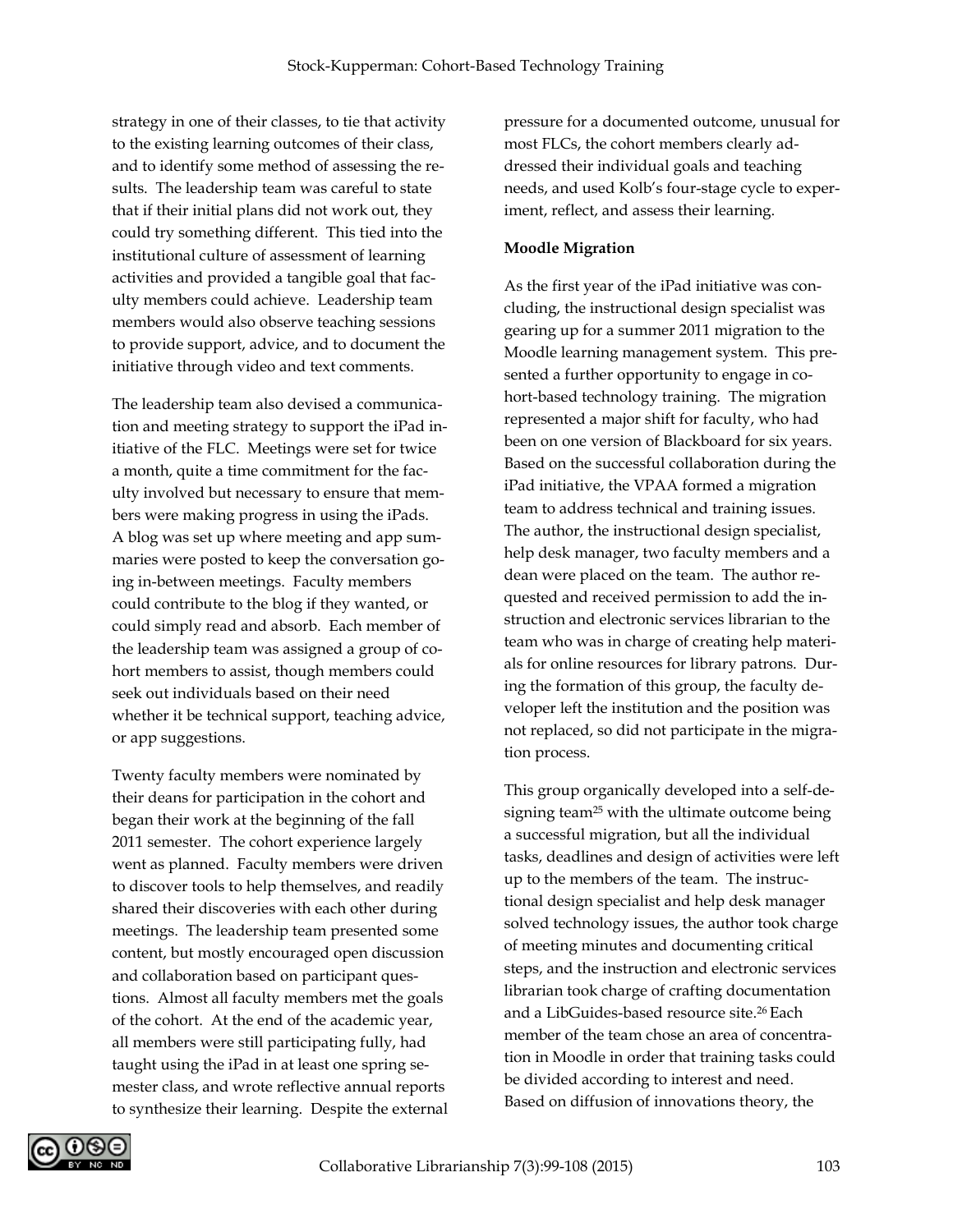group consciously chose innovative faculty to pilot in the summer, and sought out early adopters for the fall semester since all faculty had to use the system for the spring 2012 semester. Since the group was familiar with faculty innovators through the iPad initiative, trainers had the social capital to test the system with faculty willing to experiment.

The collaboration among instructional design, IT, library staff and faculty was extremely successful. The summer pilots went very well and faculty who had piloted the system agreed to be trainers and contacts for their faculty colleagues within their departments, further moving the innovation adoption forward. The use of Lib-Guides placed the library firmly in faculty minds as a resource for technology training, and the guide remains the most popular guide at the time of writing. The most notable outcome was that 60% of faculty adopted Moodle in the fall semester, a whole semester before they were required to do so.

## **iPad Initiative Year Two and Reporting Changes**

The second year of the iPad Initiative began in fall 2012, in the end stages of the Moodle migration. Twenty-eight faculty were nominated by their deans to participate in this cohort year, and the leadership team, minus the unfilled faculty developer, began work. The basic framework was kept the same—a semester of exploration followed by a semester of teaching and reflection. It was apparent almost immediately that the second group of adopters consisted of the early majority; they had been influenced by their early adopter colleagues, but were very cautious in using the device. Instead of jumping in and experimenting, they expressed a clear preference to be taught how to use apps and the hardware. The leadership team focused more energy on teaching options for using the device, and faculty selected from this range instead of experimenting more broadly. The commitment level

of this group was notably less than the previous year as evidenced that faculty had difficulty making all the meeting times and they were reluctant to share their experiences. This commitment level led to a less cohesive FLC, since one of the key drivers of the success of an FLC is the commitment of members to the issue they are working to solve.

Despite these differences, most cohort members in this second group genuinely explored using the iPad in their teaching, and implemented a teaching strategy in their spring 2013 classes. The reflections were genuine and comparable to the first cohort, and informed the team leaders of how far faculty had come in their adoption of technology. The leadership team also took the opportunity to shift into a teaching and support mode, as opposed to having the process be mostly faculty-led. While the team leaders were concerned that the process had shifted away from the FLC model, participating faculty encouraged team leaders to take on these roles.

During the spring 2013 semester, the VPAA asked the author to integrate the instructional design function into the library. She cited the success of the two iPad initiatives, faculty training and the Moodle migration as primary reasons, but also noted that instructional design needed a home in the institution outside of the VPAA office. The author agreed and took steps to strengthen the tie between librarians and the instructional design support specialist, including cross-training on Moodle, librarians conducting technology training, and instructional design offering advice on library products and services.

## **iPad Initiative Year Three and Flipped Classrooms**

Prior to the fall 2013 semester, the leadership team entered into discussions with the VPAA about the future of the iPad initiative. They noted the reduction in commitment and the

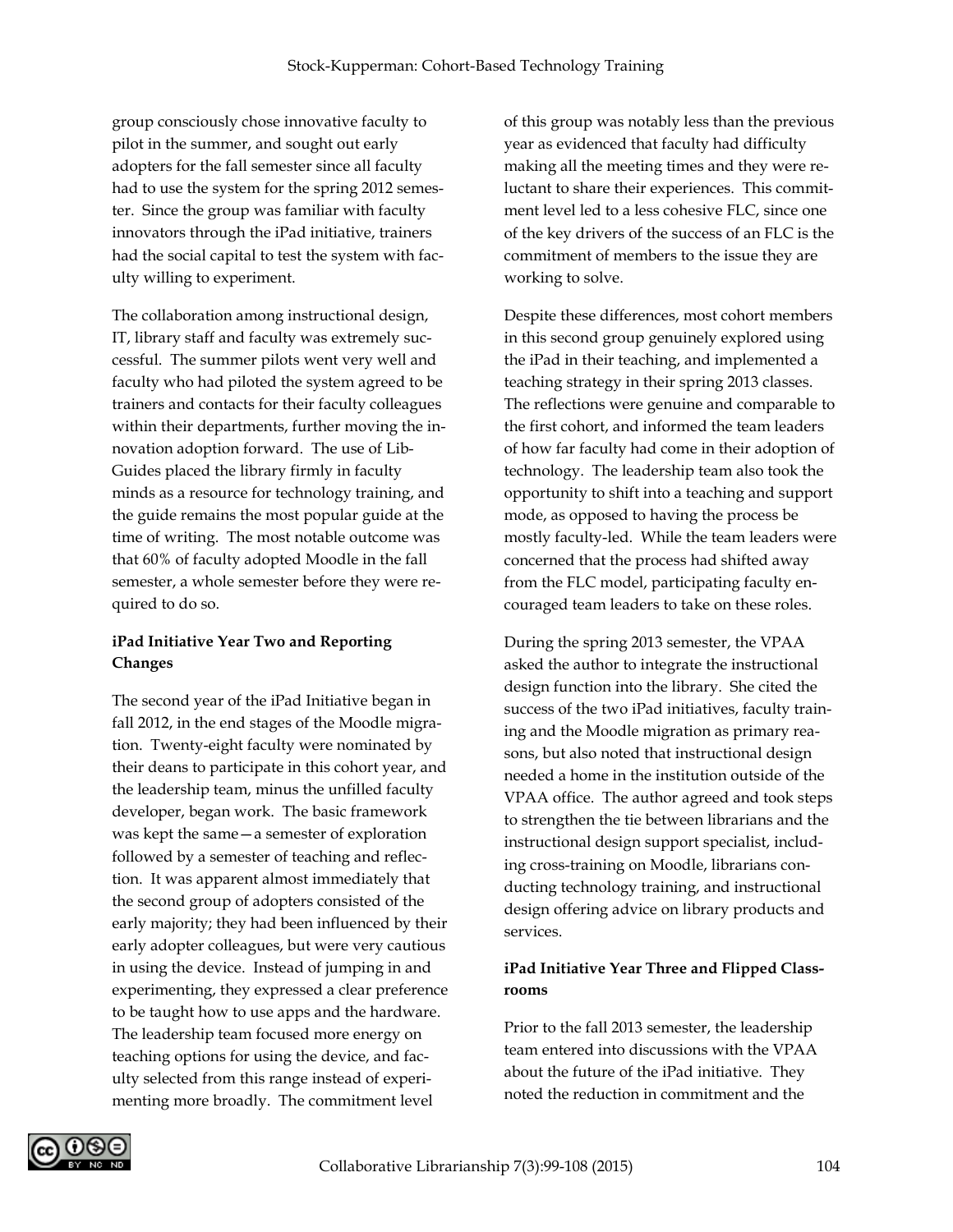changes in cohort member behavior, and assumed that faculty would continue to become more passive as the adoption cycle moved into late majority. The team had also heard from some faculty members that they wanted to do something different, and iPads had become less exciting. The heady promise of deep student engagement and easy access to online content had given way to the reality of some strong apps for teaching and collaboration, but with the primary utility of an iPad as a device for personal productivity. Based on these observations, the team received permission to run two parallel initiatives: one focused on teaching with technology, and one focused on flipped classrooms.27 A member of the chemistry faculty was already working with his department to flip their core curriculum, and volunteered to be a co-facilitator in the flipped classroom group. The leadership team appreciated his new energy and content expertise in "flipping pedagogy."

It was this cohort year that brought the realities of the diffusion of innovation cycle and FLC model into focus for the author. There were eight members in each cohort group, and the structure was the same as previous years. The flipped classroom cohort was a dynamic group that clearly set their own goals and became resources for one another in their experiments with classroom teaching. They formed a textbook FLC, complete with commitment, camaraderie, and strong impact on their teaching goals. They were also innovators and early adopters; there was no surprise to the author that a third of the driving members of the flipped classroom group were in the initial iPad initiative. They all completed their flipped classroom project, reflected on their experiences, and continued to use flipped classroom techniques in their teaching after the initial year.

By contrast, the teaching technology group had a low level of commitment to cohort meetings, wanted to be taught how to do everything, and,

with a few exceptions, took only small steps towards incorporating the iPad into their teaching. They also did not come together as a group, and were very focused on their own work as opposed to the work of others. This group clearly were late majority adopters, succumbing to the social pressure of colleagues and administration as opposed to leading or driving the change. Most of the members of the group completed a technology teaching project, and expressed positive feelings about the experience, but their work was not comparable to the scope and scale of previous groups.

#### **Observations and Conclusions**

#### **FLCs and Technology Adoption**

Through the three cohorts and Moodle adoption, it became clear that there was a close connection between innovation adopter status and the successful formation of a faculty learning community. FLCs are member-driven initiatives, and faculty are motivated to participate if they have a passion for the subject material at hand. Since most successful FLCs are oriented around faculty interests and late majority adopters are driven by outside pressures instead of self-motivated desires, it appears that the FLC model is not the best choice for later technology integration. The Moodle training group, in fact, found that after the innovators were identified, the early and late majority adopters preferred a training session instead of a learning community model to learn the technology. Further, as iPad adoption continued through the faculty, non-cohort members sought out library and IT staff for individual training and instruction, as they were singularly focused on easing their own productivity and teaching work.

The organizational goal tied to the training initiative is also an important consideration when getting involved in faculty training. Efforts with optional commitment, like the iPad initiative, will be well supported by innovators and early

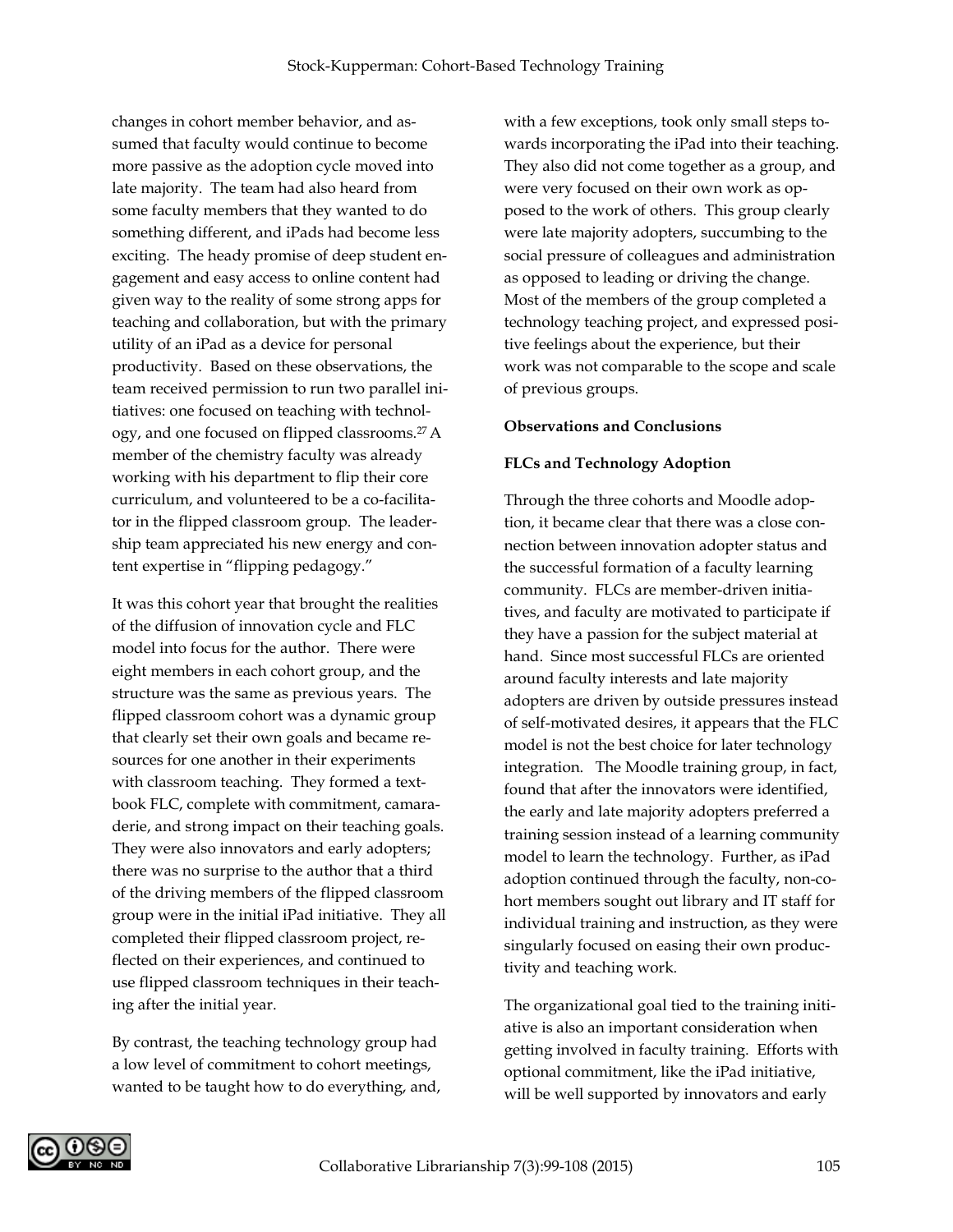adopters' participation in FLCs, but will likely not gain traction among majority adopters unless the early faculty report great success to their peers. At some point an organizational mandate or significant peer pressure pushes majority adopters, or the technology does not move beyond the initial core group. However, efforts like the Moodle migration, which had a clear and unambiguous institutional mandate, started successfully with a group of FLC-like innovators and shifted into a formal training and established service model on the part of instructional design. As the migration moved through the adoption cycle, the process was less driven by participating faculty and more by the technology training team.

Each model has its own success, but those seeking to be involved in faculty technology training should be keenly aware of the motivations of faculty and any institutional mandates when choosing a method. It's also important to not simply repeat a training strategy unless there is buy-in from faculty participants. Shifting to a new tool or new method as needs change is key to a successful faculty training strategy.

# **Formalization of Instructional Design in the Library**

One major outcome of this collaboration in cohort-based teaching was the formal inclusion of Instruction Design within the scope of the library's responsibilities. Three main factors led to this integration. The first was the access the author had to information about campus initiatives in their formation stages. Participating on the Deans Council and having a strong relationship with the VPAA provided the author insight into what was important to administration and faculty. That allowed the collaborative discussions between the faculty development officer and the author to take place, which led to the first iPad initiative. While a matter of timing and fortune play into these kinds of initiatives, conscious relationship building with administration and faculty leaders helped the author take advantage of the situation that presented itself.

The second factor was the successful delivery of the first year of the iPad initiative. The initiative required a great deal of time, effort, and careful facilitation in order for it to be meaningful to the participants and meet administration's expectations. The author dedicated about a quarter of her time to running the cohort, mostly focused on communication, one-on-one consultation with participating faculty, and reporting on results to the VPAA and president. In addition, the library ramped up its support of iPads and other technology, ultimately managing the checkout of fifty iPads to instructors in course packets or to students individually. While this took time away from other library initiatives, it paid off with additional resources, support of library issues, and visibility for the library among administration and faculty.

The third factor was the institutional need for coordination of faculty technology training in the light of more demands to use technology tools. Since the author joined in 2010, the institution has adopted online course evaluations, the Moodle learning management system, an online student retention tool, a streaming video tool, and Office365. This is a rapid adoption of new technology tools in a short amount of time, and faculty felt ill-equipped to incorporate these tools into their work. Further, the Instructional Design Specialist reported to the VPAA, which left them without a supervisor able to discuss daily troubleshooting needs. Combined with the library's success in establishing a role in technology training, it was logical to place the unit in the library.

Since the units have been combined and an Instructional Designer has been hired to support online programs and learning technologies, the library and instructional design team have found more synergies. Instructional design and

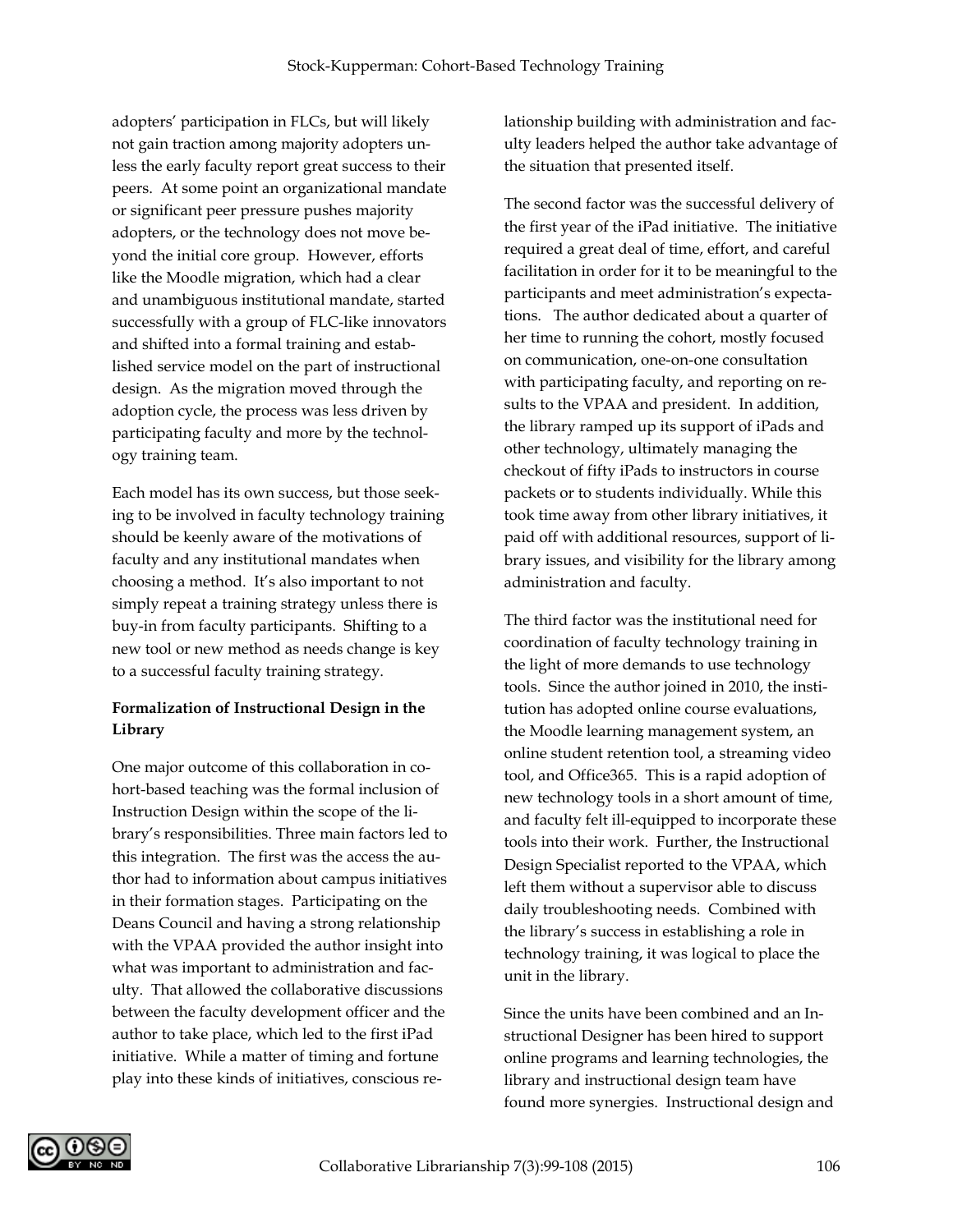libraries share an orientation to helping the user where they are at and helping them meet their goals. In addition, both create tools and resources to help users navigate through research and technology tools more easily. Finally, both approach their work from a teaching framework, making our role and approach very similar.

Overall, the applications of diffusion of innovation theory and faculty learning communities have helped the library provide meaningful services to faculty while embracing the instructional design team as colleagues. The collaboration between IT, instructional design, and faculty development led to this infrastructure change, and continues to provide opportunities for working together in service of the institution.

#### **Endnotes**

<sup>1</sup> American Library Association*, U.S. Public Libraries Weather the Storm*, 2012.

<sup>2</sup> Frances C. Wilkinson and Linda K. Lewis, "Training Programs in Academic Libraries: Continuous Learning in the Information Age." *College & Research Libraries News* 67, no. 6 (06/01, 2006): 356-365.http://crln.acrl.org/content/67/6/356.short.

<sup>3</sup> "EDUCAUSE Core Data Service," EDU-CAUSE, accessed January 27, 2015, http://www.educause.edu/research-and-publications/research/core-data-service.

4 Sehnaz Baltaci-Goktalay and Mehmet Akif Ocak, "Faculty Adoption of Online Technology in Higher Education." *Online Submission* (10/01, 2006). Terri Johnson, et al., "Technology Adoption in Higher Education: Overcoming Anxiety through Faculty Bootcamp." *Journal of Asynchronous Learning Networks* 16, no. 2 (03/01, 2012): 63-72.

<sup>5</sup> Everett M. Rogers, *Diffusion of Innovations*. (New York: Free Press, 2003), 12.

<sup>6</sup> Everett M. Rogers, *Diffusion of Innovations*. (New York: Free Press, 2003), 281.

<sup>7</sup> Ibid. Image source: By Everett M. Rogers [Public domain], via Wikimedia Commons, https://commons.wikimedia.org/wiki/File%3ADiffusion\_of\_ideas.svg.

<sup>8</sup> Soner Yildirim, Nese Zayim, and Osman Saka, "Technology Adoption of Medical Faculty in Teaching: Differentiating Factors in Adopter Categories." *Journal of Educational Technology & Society* 9, no. 2 (04, 2006): 213-222. Ismail Sahin and Ann Thompson, "Analysis of Predictive Factors that Influence Faculty Members Technology Adoption Level." *Journal of Technology and Teacher Education* 15, no. 2 (01/01, 2007): 167-190. Wendy Waugh, "Using Personal Attributes to Predict Technology Adoption." *NABTE Review.* 31, (2004): 58-63.

<sup>9</sup> Wendy Waugh, "Using Personal Attributes to Predict Technology Adoption." *NABTE Review* 31, (2004): 58-63.

<sup>10</sup> Ismail Sahin and Ann Thompson, "Analysis of Predictive Factors that Influence Faculty Members Technology Adoption Level." *Journal of Technology and Teacher Education* 15, no. 2 (01/01, 2007): 167-190.

<sup>11</sup> Terri Friel, et al., "Using Pedagogical Dialogue as a Vehicle to Encourage Faculty Technology use." *Computers & Education* 53, no. 2 (09/01, 2009): 300-307.

<sup>12</sup> Moser F. Zellweger, "Faculty Adoption of Educational Technology." *Educause Quarterly* (2007): 68.

<sup>13</sup> Soner Yildirim, Nese Zayim, and Osman Saka, "Technology Adoption of Medical Faculty in Teaching: Differentiating Factors in Adopter Categories." *Journal of Educational Technology & Society* 9, no. 2 (04, 2006): 213-222. Ismail Sahin